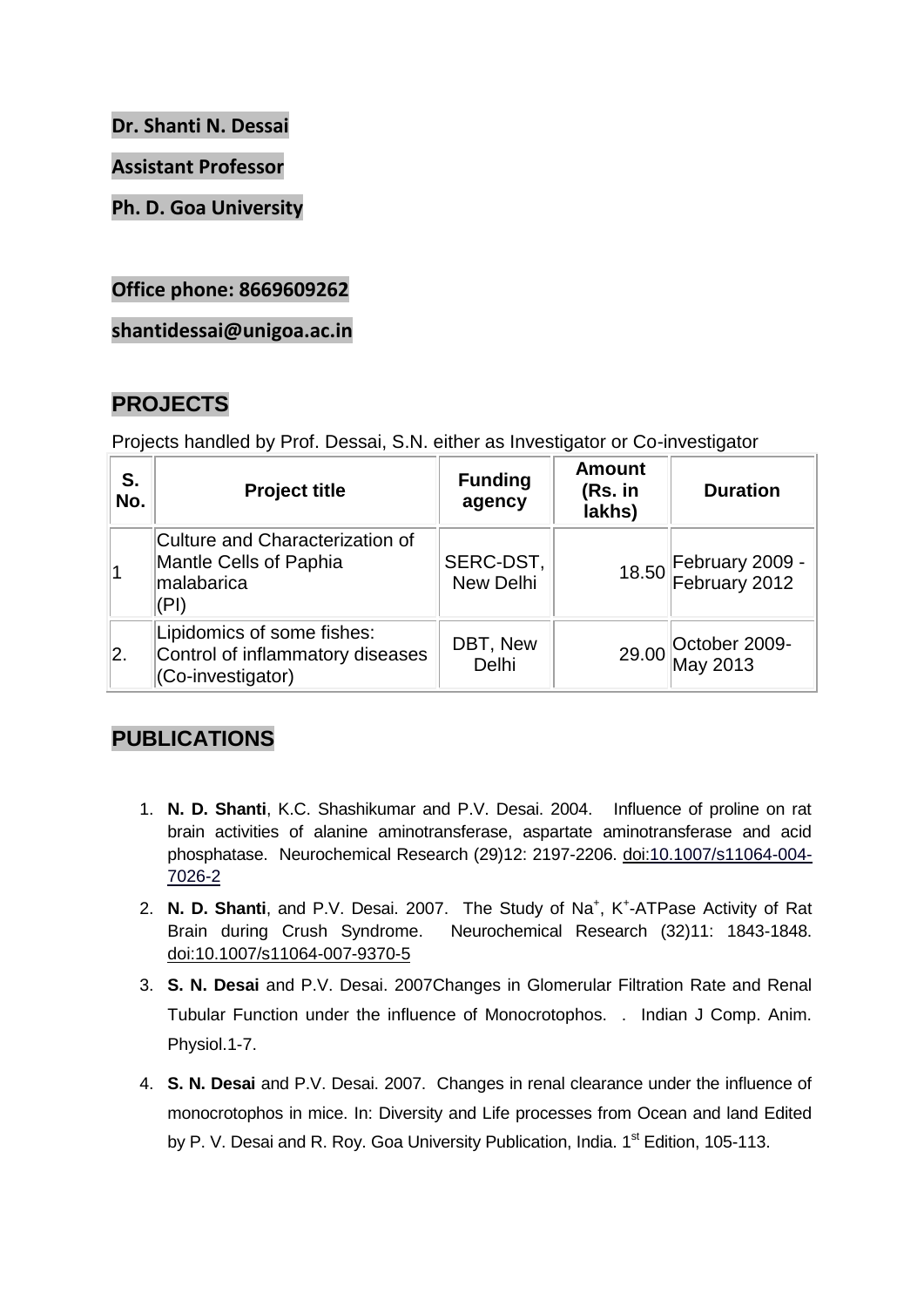- 5. U. Garad, **S. N. Desai** and P. V. Desai. 2007. Toxic effects of monocrotophos on *Paramecium caudatum.* African Journal of Biotechnology (6) 19: 2245-2250. http://www.academicjournals.org/AJB
- 6. **S. N. Desai** and P.V. Desai. Changes in renal clearance and renal tubular function in albino mice under the influence of Dichlorvos. Pesticide Biochemistry and Physiology 91 (2008) 160–169. doi:10.1016/j.pestbp.2008.03.008
- 7. **S. N. Desai** and P.V. Desai. (2008) Aspartate aminotransferase and Alanine aminotransferase Activities of Rat Brain during Crush Syndrome. Neuroscience Letters 447 58–61. doi:10.1016/j.neulet.2008.09.043
- 8. E. S. Nunes, **S. N. Desai** and P.V. Desai. (2009) Effect of Ferrous sulphate on Aspartate and Alanine aminotransferase Activities of Brain *Tilapia mossambica*. Food and chemical toxicity. Food and Chemical Toxicology, 48 (2010) 490-494). doi:10.1016/j.fct.2009.10.045
- 9. **S. N. Dessai**. 2012. Primary culture of mantle cells of bivalve mollusc, *Paphia malabarica* In Vitro Cellular & Developmental Biology – Animal, 48(8):473-477
- 10. I. Pereira, **S. N. Dessai**, and Annaliza Pinto. 2013. "Vitamin E-Induced Changes in Glutamate and GABA Metabolizing Enzymes of Chick Embryo Cerebrum," ISRN Neurology, vol. 2013, Article ID 851235, 8 pages, 2013. doi:10.1155/2013/851235
- 11. **S. N. Dessai**. 2018. Cryopreservation of cultured mantle cells of *Paphia malabarica* for perennial availability, Cryobiology 82: 93–98.
- 12. **S. N. Dessai**, 2019. Frontiers in Developmental Neurogenesis, In "Advances in Biological Science Research" (Eds), S. N Meena and M. M. Naik, Elsevier publication**,** 381-391. ISBN: 978-0-12-817497-5.
- 13. A.V. Naik, S. **N. Dessai** and K. Sellappan, K. (2021). Antitumour activity of *Annona muricata* L. leaf methanol extracts against Ehrlich Ascites Carcinoma and Dalton's Lymphoma Ascites mediated tumours in Swiss albino mice. *The Libyan journal of medicine*, *16*(1), 1846862.<https://doi.org/10.1080/19932820.2020.1846862>
- 14. A. Shashikumar, R. Roy, **S. N. Dessai** (2021) Hepatocyte growth factor and fish oil facilitated reversal of D-galactosamine–induced toxicity in primary hepatocyte cultures of albino mice Nutrition:91–92,111466.

### **PRESENTATIONS/CONFERENCES**

**Conferences and symposium and seminar attended & presented papers:**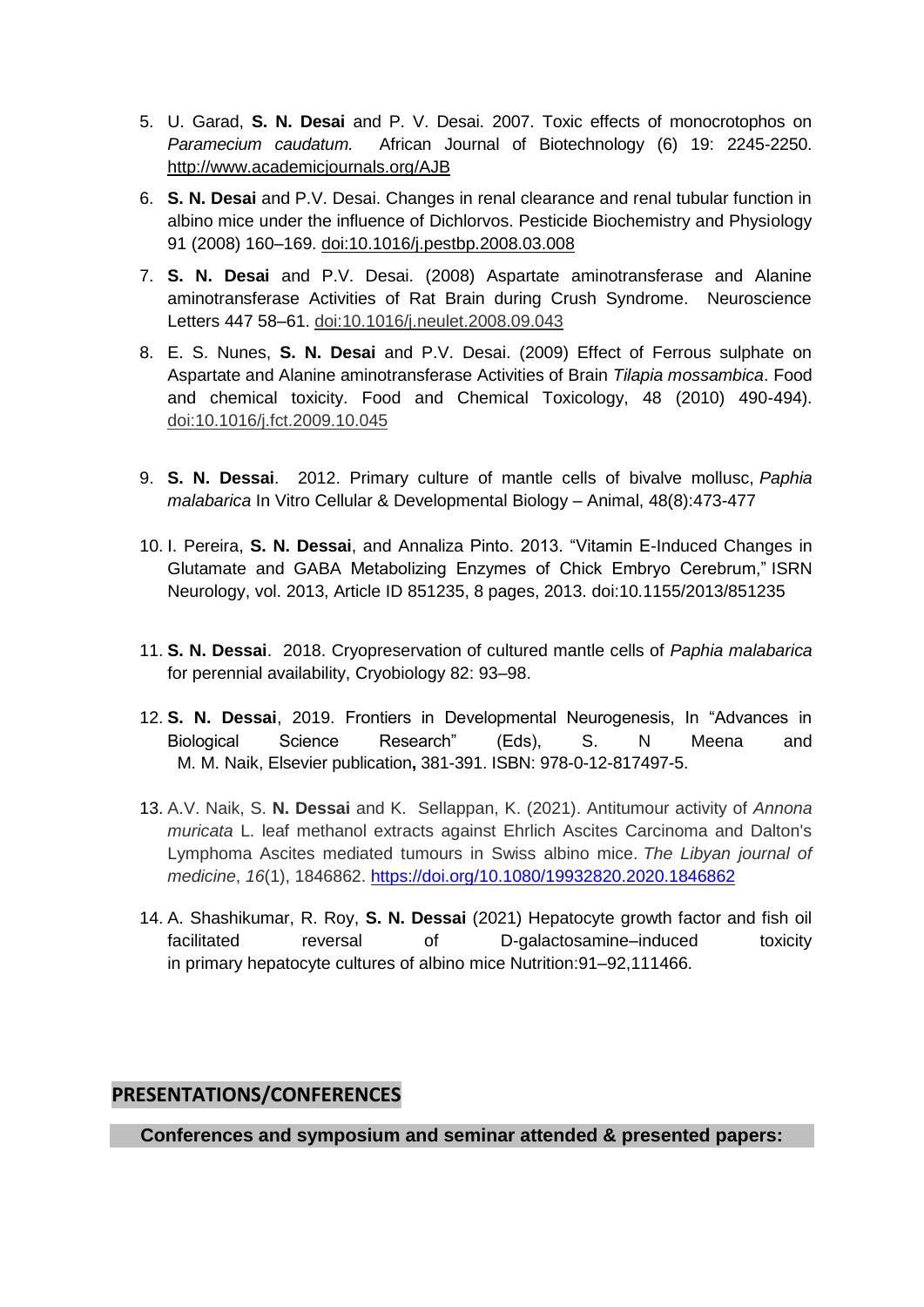- A. Third International/15<sup>th</sup> national Symposium on "Recent Trends in Life Science", held on 11<sup>th</sup>  $-13$ <sup>th</sup> Feb. 1999, organized by department of zoology, Bangalore University and **presented research Paper** for the same entitled "Effect of Dichlorvos and Monocrotophos on the kidney of mouse, *Mus musculus*".
- B. National Seminar on Frontiers in Zoology & National Symposium on Ocean as Source of Nutrients and drugs for  $21<sup>st</sup>$  Century held on  $22nd -24<sup>th</sup>$ Feb. 2006, organized by Department of Zoology, Goa University, Goa and **presented research paper** entitled "Changes in Renal Clearance under the Influence of Monocrotophos".
- C. 23<sup>rd</sup> National Conference of the Indian society for comparative animal Physiology on "Frontiers in applied animal Sciences" held on 16<sup>th</sup>-18<sup>th</sup>Oct. 2006, organized by Department of zoology, Shivaji University, Kholhapur and **presented research paper** entitled "Changes in Glomerular Filtration Rate and Renal Tubular Function under the influence of Monocrotophos".
- D. UGC sponsored National seminar on "Current and emerging trends in animal science -an overview" from 26<sup>th</sup> -27<sup>th</sup> November, 2010, organized by SPC College of Arts and Commerce, Margao Goa**. Presented paper on** "MSG influence on cerebral enzymes of developing chick embryo".
- E. UGC sponsored National seminar on "Current and emerging trends in animal science -an overview" from 26<sup>th</sup> -27<sup>th</sup> November, 2010, organized by SPC College of Arts and Commerce, Margao Goa**. Presented paper on** "Glutamate & GABA Metabolizing enzymes during developmental neurogenesis".
- F. International Symposium on "Metabolic Signaling in Brain in health and diseases" held on 7<sup>th</sup> -9<sup>th</sup> January, 2011 at University of Hyderabad, AP. Organized by SNCI, India and school of Life Science University of Hyderabad. **Presented paper on** "Vitamin Einduced differences in glutamate and GABA-metabolizing enzymes during developmental neurogenesis.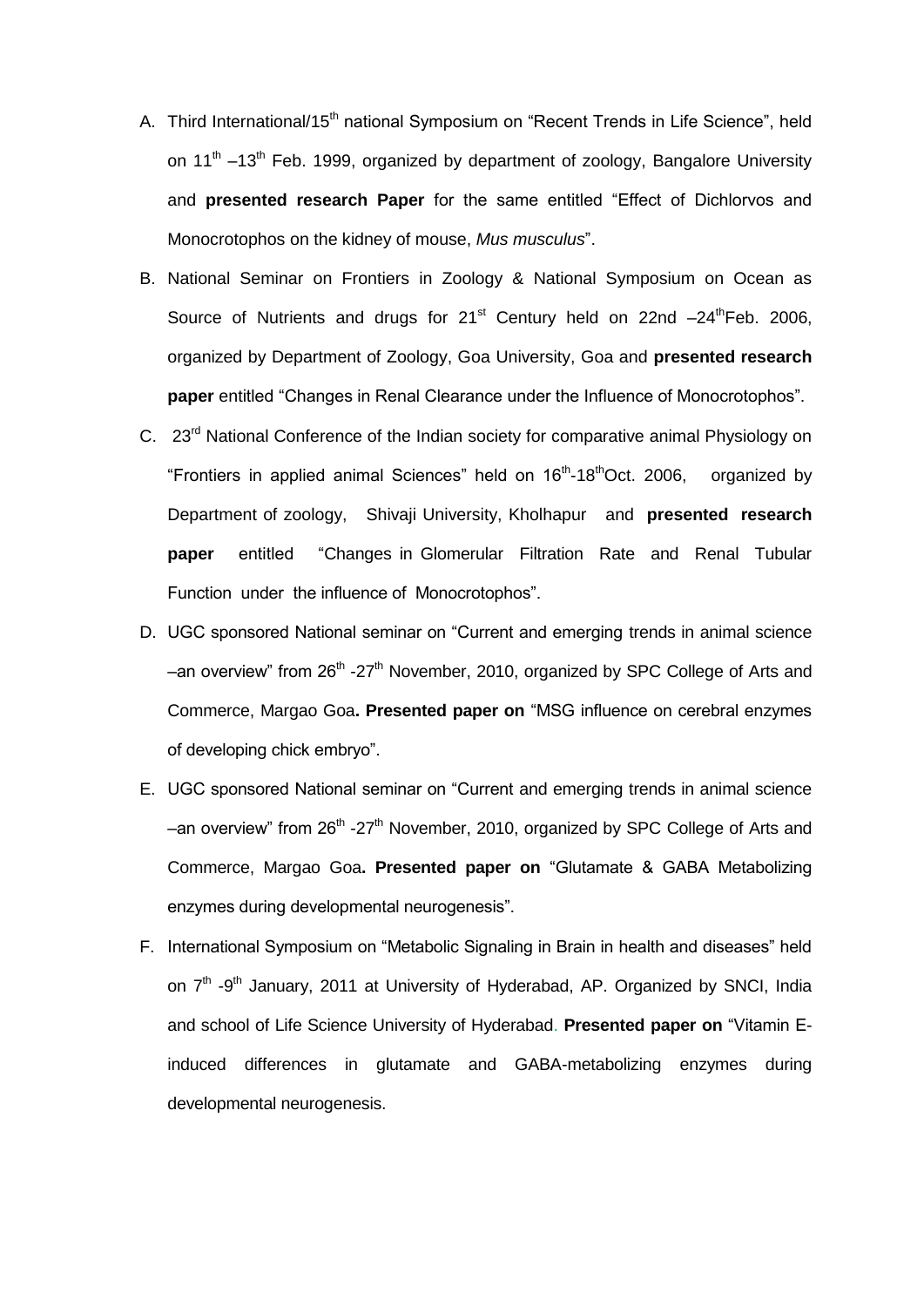- G. 4<sup>th</sup> Bharatiya Vigyan Sammelan organized at Kala Academy, Panaji, Goa, by Vijnana Bharati, Government of Goa in association with NIO and Goa University, Goa. **Presented paper on** "**Tamoxifen-induced Changes in Chick Embryo".**
- H. 4<sup>th</sup> Bharatiya Vigyan Sammelan organized at Kala Academy, Panaji, Goa, by Vijnana Bharati, Government of Goa in association with NIO and Goa University, Goa. **Presented paper on** "**Antiepileptic drug, Phenobarbitone effects on Chick Embryo".**
- I. International Conference on "Reproductive Physiology and Comparative Endocrinology" held on 20<sup>th</sup> -22<sup>nd</sup> January, 2018 at BITS Pilani, Goa, India, organized by department of Biological sciences, BITS, Pilani, K. K. Birla Goa Campus, Goa India in association with the Society for Reproductive Biology and Comparative Endocrinology. **Presented Paper on** "**Chick embryo Morphopathies due to Tamoxifen exposure.**
- J. Invited talk on "**Frontiers and Tools to Study Developmental Neurogenesis**" at 34<sup>th</sup> SNCI Annual Conference 2020 on "Brain Diseases, Injuries and Infections: Emerging Challenges and treatment strategies" held on 11<sup>th</sup> -13<sup>th</sup> December, 2020 at University of Hyderabad, AP.

### **Ph. D. Students**

NIL

### **Other Information**

#### **Membership:**

- **Life member of Indian Society for Comparative Animal Physiology (ISCAP) association.**
- **Life member of Society for Neurochemistry India (SNCI).**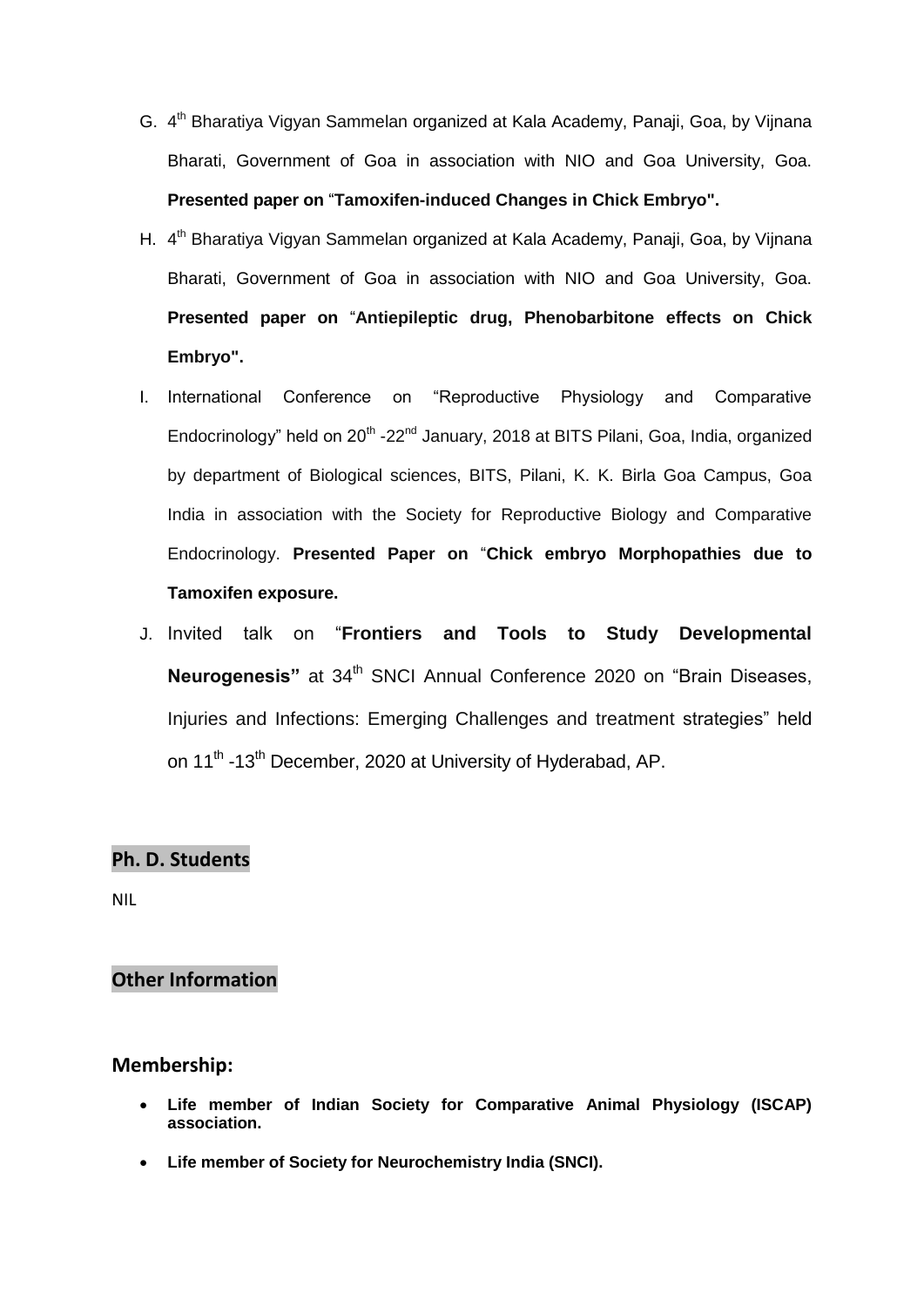**Member Editorial Board for "Neurochemical Research" Journal (ON INVITE)**

**For a period 01/01/2011-2016**  (**Journal no. 11064, ISSN: 0364-3190 (print version), ISSN: 1573-6903 (electronic version) Impact Factor:3.996**

#### **Workshops/Orientation Program, Refresher course attended:**

- A. Workshop on ENVIRONMENTAL AWARNESS- Conducted by Goa University & C.P.R, Environmental Education Centre-21<sup>st</sup> Dec.1994.
- B. UGC-Infonet E-Journals Consortorium: "Access to Scholarly Electronic Journals/Databases under UGC-Infonet" held at Goa University during 1<sup>st</sup>-2<sup>nd</sup> Nov. 2004, organized by INFLIBNET Centre, Ahmedabad in collaboration with Goa University, Goa.
- C. UGC's Workshop on "Capacity building of women managers in higher education" conducted by dept. of Political science, Goa University & MES College, Zuarinagar, Goa from  $15^{th}$  -19<sup>th</sup> March, 2011.
- D. Workshop on INTELLECTUAL PROPERTY RIGHTS (IPR) MANAGEMENT Conducted by BITS Pilani AND BITS Pilani K.K. Goa campus and supported by Ministry of small & medium enterprise, govt. of India, on  $17<sup>th</sup>$  September, 2011.
- E. One credit course on "ONB-103: Paradigm shift in Education and earning in 21<sup>st</sup> Century" conducted by Prof. Arvind Kudchadker, IIT, Mumbai, at Goa University from 26<sup>th</sup> August to 6<sup>th</sup> September 2013.
- F. 89<sup>th</sup> Orientation Programme organised by Academic Staff College, Goa University, Goa from 23<sup>rd</sup> September to 20<sup>th</sup> October, 2014. Supported by UGC, New Delhi.
- G. UGC-Sponsored Refresher Course in Life science (Inter Disciplinary) at UGC-HRDC, Goa University, Goa from 28<sup>th</sup> September to 18<sup>th</sup> October, 2018.
- H. Teachers training workshop on "Understanding Climate Change and sustainable development Goal for Safer planet and a Sustainable Future, held on 14<sup>th</sup> August, 2018, organised by UGC-HRDC, Goa University in association with The Climate Reality Project, India.